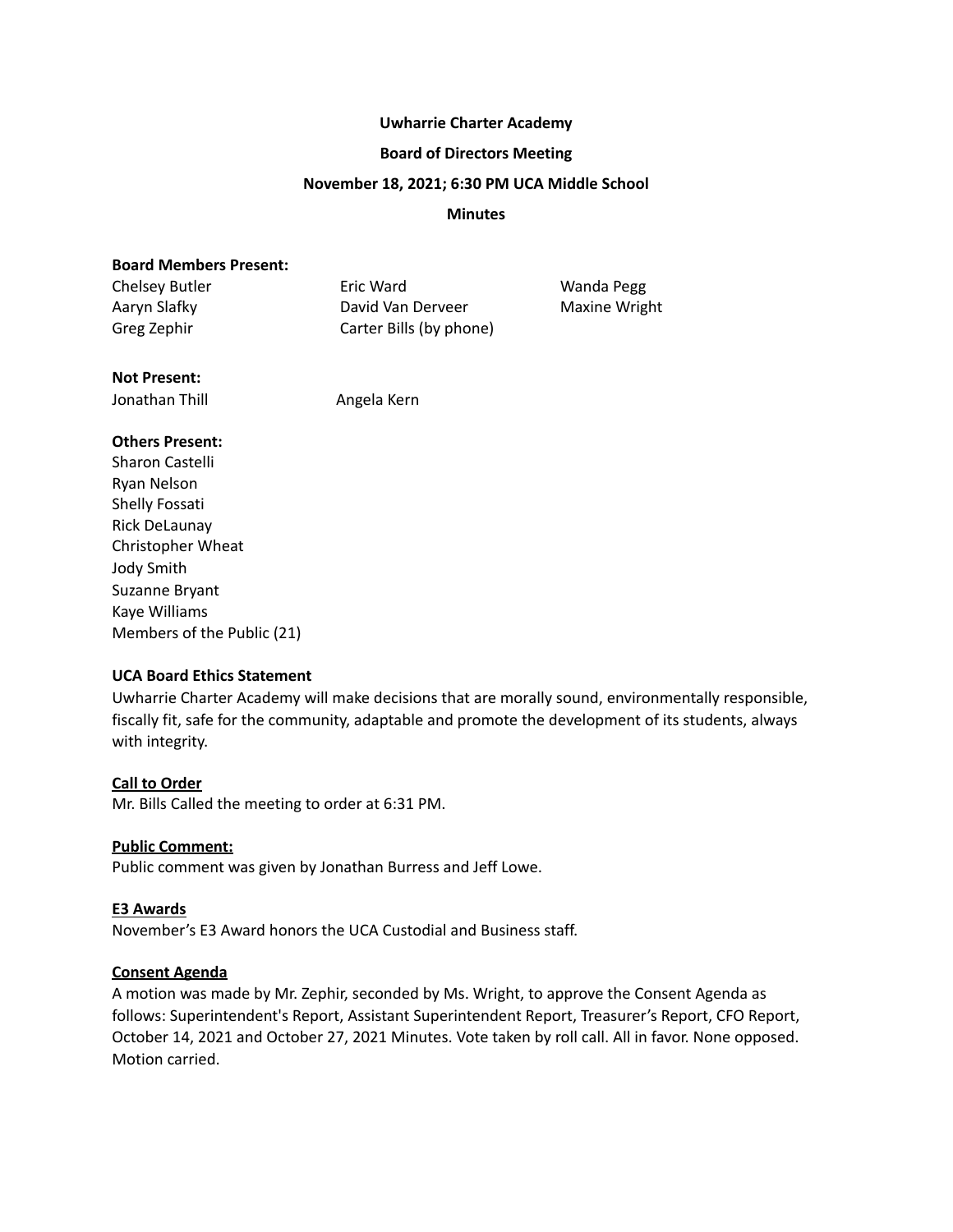# **Finance/Facilities** (30 minutes)

- 1. Finance Committee Report: Mr. Nelson reported that the North Carolina General Assembly recently approved the budget. He anticipates more information in the near future as to how this will impact UCA.
- 2. Capital Project Update Mr. Wheat said there will probably need to be a called board meeting in December to approve a guaranteed max price (GMP) amount for the high school capital project. He anticipates a GMP of \$32.5M, but would like to trim cost down by at least \$1M to reserve for contingency. Mr. Wheat continues to be pleased with Shelco's feedback and interactions with UCA. As of right now the project timeline remains on track, even with bond closing happening around mid-January.
- 1. Audit Update: Mr. Nelson anticipates completion of the audit by the end of November, and will provide a full financial report in the future.
- 2. Bond Update Presentation Mr. Jasin provided UCA with multiple debt structuring options for bond issuance. Mr. Nelson and executive staff would like to move forward with an option of 3.56%, which is also the recommendation of Mr. Jasin.

Mr. Zephir asked when the bond issuance would take place. Mr. Nelson shared that it would likely take place in mid-January.

3. Potential Land Purchase (\$72k) –The landowner of a 5.6-acre area adjacent to UCA has reached out to offer to sell the land for \$72,000. The landowner is giving UCA the right of first refusal. Mr. Ward stated that the finance committee supports any opportunity to expand UCA's footprint, however remains mindful of the current high school expansion project and the financial commitment associated with that. Dr. Castelli went to look at the property but would like an opportunity to do more in-depth research before making any further recommendations.

## **Governance** (10 minutes)

- 1. Governance Committee Report- Governance Committee met and discussed existing board member nominations and onboarding process for incoming members. Board member applicants will be interviewed on Saturday, November 20 for three seats for the 2022-25 board term, which begins July 1, 2022.
- 2. Nominations Ms. Allen said that executive committee nominations would take place during this time.

A motion was made by Ms. Allen, seconded by Ms. Slafky, to reappoint Carter Bills as UCA Board Chair for the 2022-23 term, which begins July 1, 2022. Vote by roll call. All in favor. None opposed. Motion carried.

A motion was made by Ms. Allen, seconded by Mr. Van Derveer, to reappoint Chelsey Butler as Secretary for the 2022-23 term. Vote by roll call. All in favor. None opposed. Motion carried.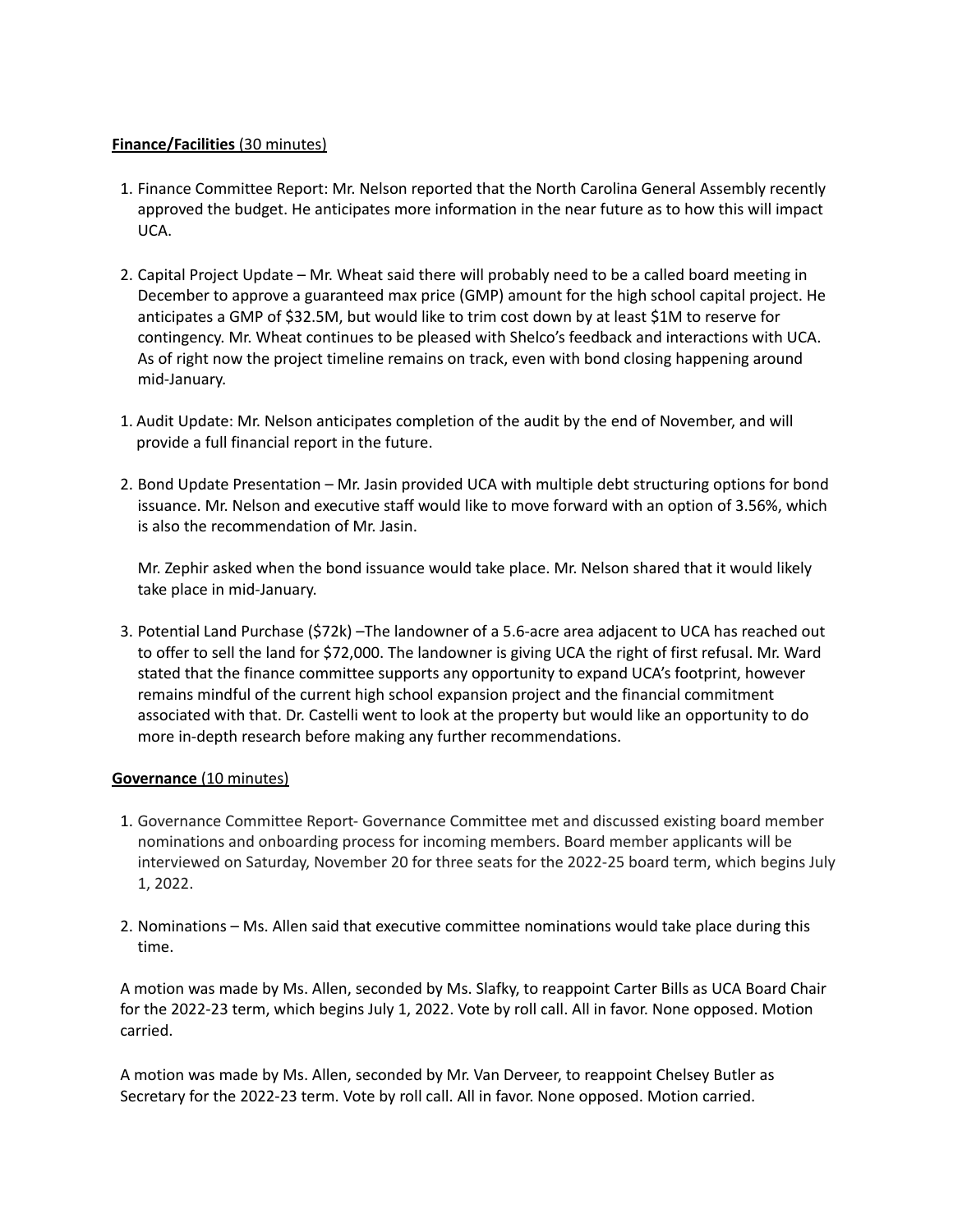A motion was made by Ms. Allen, seconded by Mr. Zephir to reappoint Eric Ward as Treasurer for the 2022-23 term. Vote by roll call. All in favor. None opposed. Motion carried.

As chair Mr. Bills appoints the committee chairs. He made the following appointments for the 2022-23 term:

Ms. Allen - Chair of Governance Committee

- Ms. Pegg- Chair of the Academic Excellence Committee
- Mr. Ward -Chair of Finance Committee

3. Recruitment Update - Confirmation on number of new seats (2022-2023) – Ms. Allen reported that board member interviews would be taking place on Saturday, November 20 for three seats for the 2022-25 three-year term that opens on July 1, 2022. The Governance Committee will make a recommendation to the Board at the Jan 12, 2022 meeting, where the board will vote to fill these three seats.

## **Academic Excellence** (30 minutes)

- 1. Academic Excellence Committee Report- Dr. Castelli reported that Monster Night went well and that all walk-throughs have been successfully completed. Teachers have consistently commented that students are starting to get back in the groove of things since coming off virtual learning.
- 2. COVID-19 Update- As of November 17, Randolph County currently sits at a 6.1% COVID-19 positivity rate. Dr. Castelli shared that there are 26 instructional days remaining until the end of the 2021 fall semester. Her recommendation is to remain in the current masking mandate. This approach would be most efficient and provide a better opportunity to keep students in school as testing time approaches. Teacher representatives agree with the masking recommendation but would like to see optional masking and elimination of contact tracing after holidays.
- 3. UCA mask/quarantine update (*voted needed*) A motion was made by Mr. Ward, seconded by Ms. Butler, to remain in the current masking mandate. Vote taken by roll call. All in favor. None opposed. Motion carried.
- 4. Survey Results- Mr. Wheat said that the administration felt that it was important to check the pulse of families and students with a survey that was sent to all UCA families. The overall survey response was positive.

Survey results concluded 91% excellent or good rating in overall experience with STEA<sup>3</sup>M being mentioned both positively and negatively. Areas for improvement include; moving fifth grade to the elementary school, student behavior/bullying, and teacher ideologies.

Survey results concluded 93% excellent rating in parent and student safety. Areas for improvement include increased bathroom supervision, more robust checkout policies, teacher ideologies, and non-political ideologies.